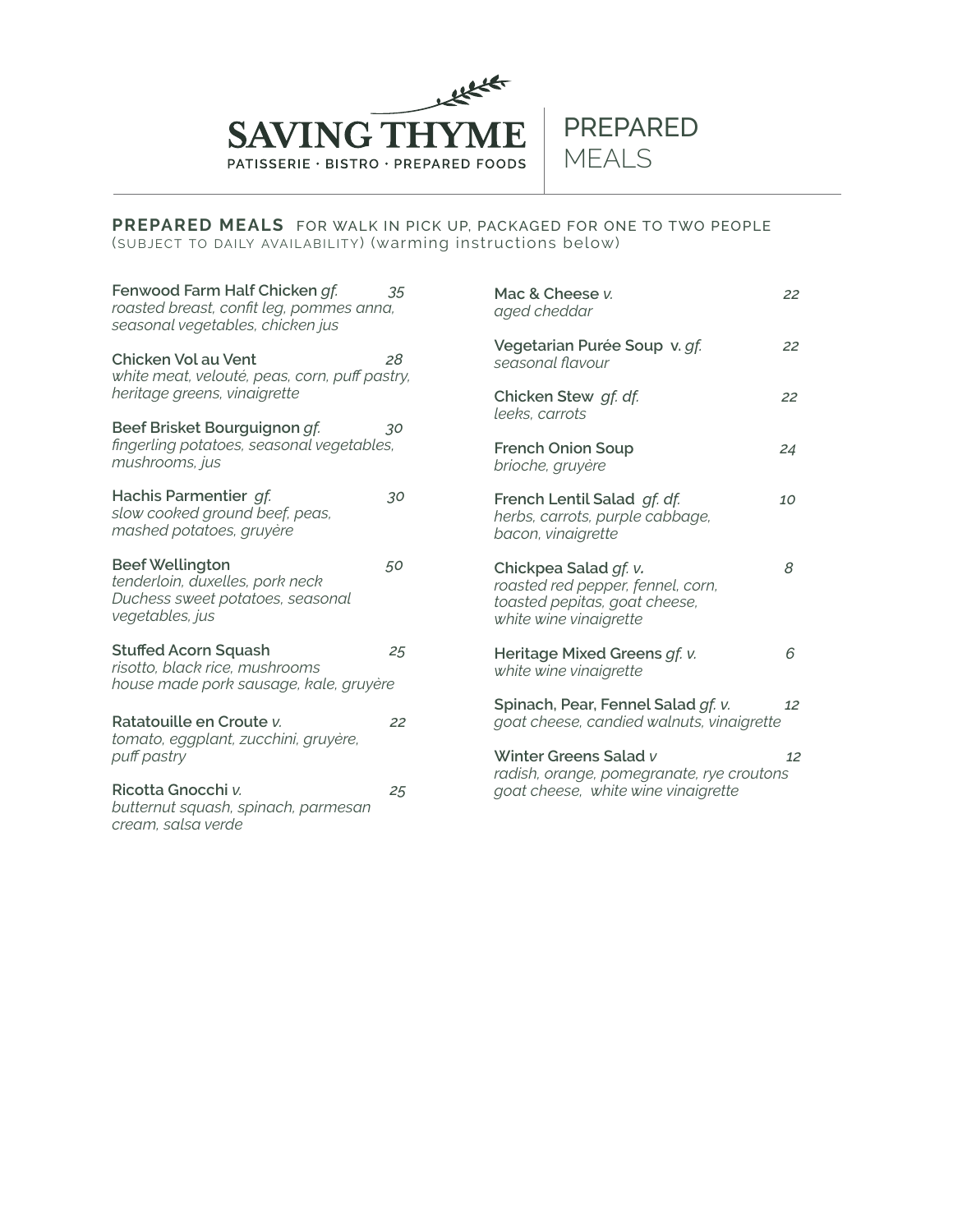

## **Fenwood Farm Half Chicken**

Preheat oven to 350F convection, 375F for a still oven Remove plastic lids, cover with foil, warm in the oven for 25 mins or until heated through Uncover for the last ten minutes of warming. Warm jus in a pot or the microwave.

## **Chicken Vol au Vent**

Preheat oven to 350F convection, 375F for a still oven Put filling in a pot on the stove and stir over medium heat until hot and bubbling Fill puff pastry shells with filling, put in the oven uncovered for 8 minutes Toss mixed greens in vinaigrette

# **Beef Brisket Bourguignon**

Preheat oven to 350F convection, 375F for a still oven Remove plastic lid, cover with foil, warm in the oven for 25 mins or until heated through

# **Beef Wellington**

**PLEASE NOTE:** The below instructions are quidelines only. Every piece of kitchen equipment is different and unlike our other meals the Beef Wellington is provided raw and must be cooked and not simply reheated. Depending on your skill level with cooking we strongly recommend the use of a meat thermometer/probe and this meal is not recommended for people who do not have adequate experience with the operation of their oven.

Preheat oven to 375F convection (recommended), 400F for a still oven. Uncover Beef Wellington, put the foil container on the middle rack, bake for about 20 to 25 minutes until puff pastry is golden brown, beef will likely be rare / medium rare. If you desire your meat to be cooked further continue to cook for 5-10 more minutes. You can use a meat thermometer to check the internal temperature after 20 minutes. Rest for 10 minutes before slicing. (Medium rare is 135F). Warm jus in a small pot on the stove or in the microwave.

Remove plastic lid from all containers.

Warm Sweet Potatoes in the oven, covered for 10 minutes or until heated through, then uncovered for 5 minutes.

Green Vegetables: leave uncovered, put in the oven for the last 10 minutes, toss half way through.